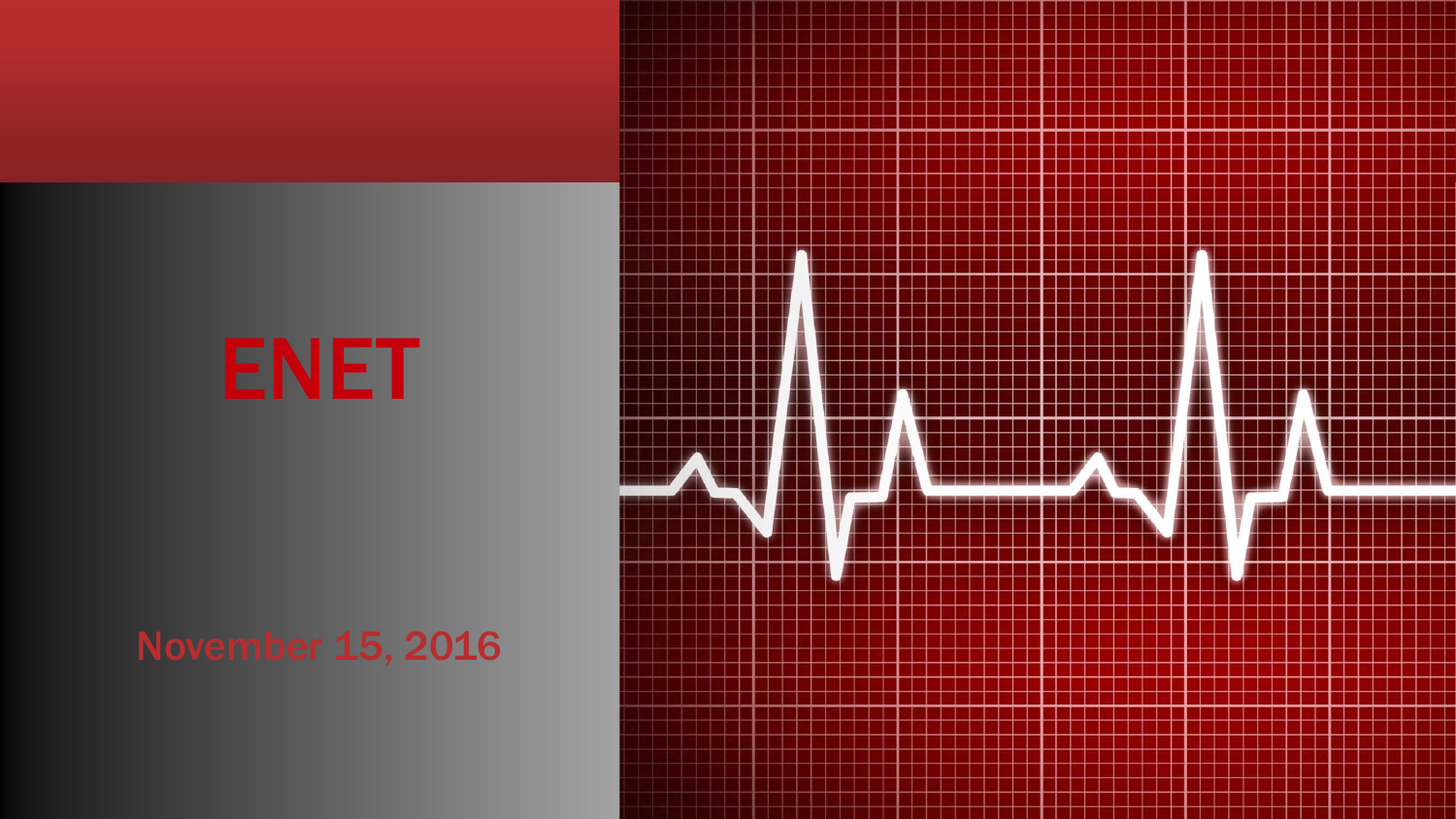### COST TO BRING A DRUG TO THE U.S. MARKET

## \$161 Million - \$2.86 Billion\*

### \*Depending on Assumptions

(Google for Details)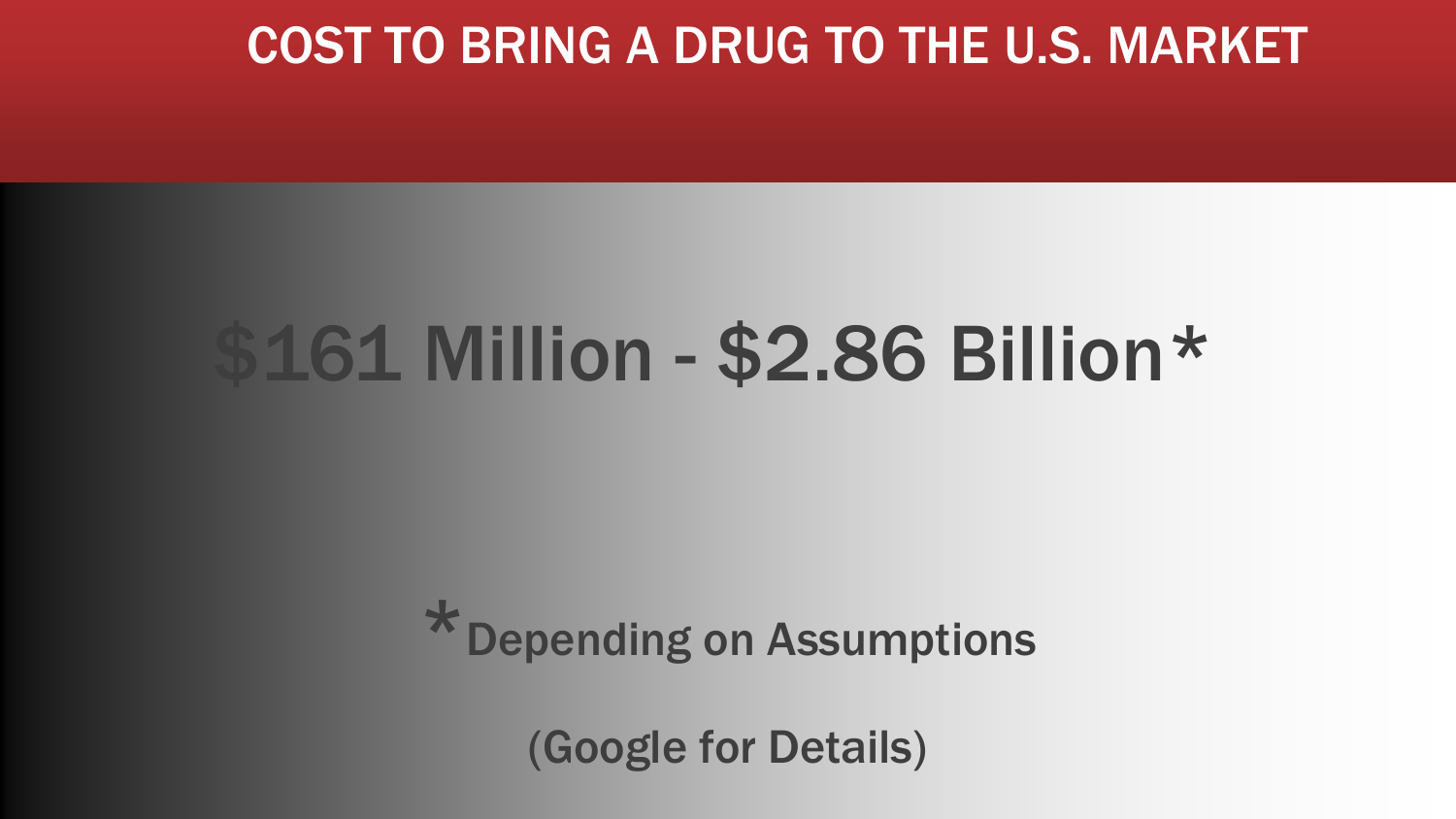### COST TO BRING A MEDICAL DEVICE TO THE U.S. MARKET

# \$31 Million - \$94 Million\*

(Up to 80% of this cost related to FDA approval)

\*Depending on Complexity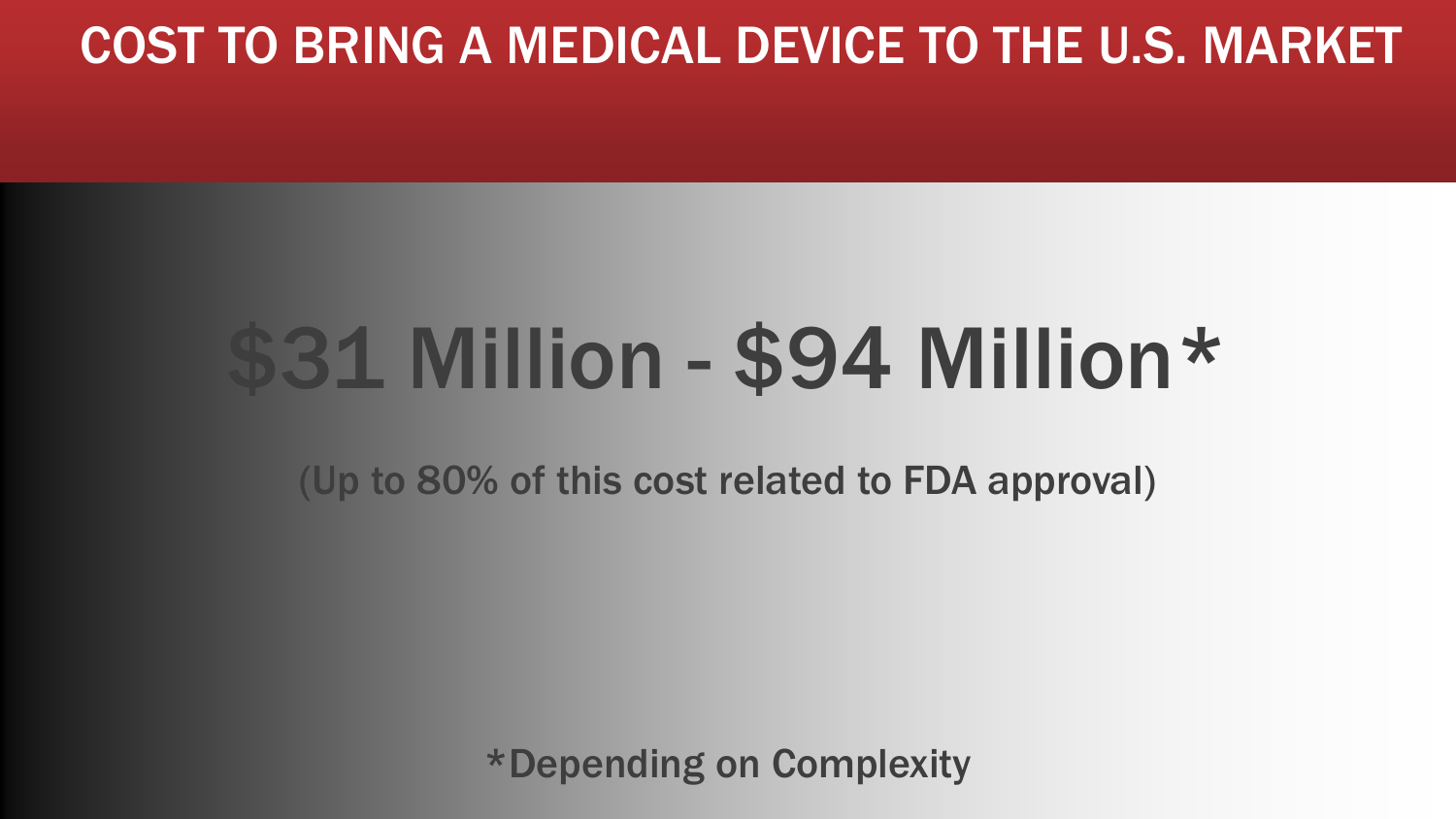### FROM IDEA TO MARKET

#### **DISCIPLINED APPROACH**

#### **PROFOUND INTELLECTUAL CHALLENGE**

**SERIAL PROCESS** 

**EXPERIMENTAL ATTITUDE** 

**COMMERCIAL OUTLOOK** 

**REALISTIC EXPECTATIONS**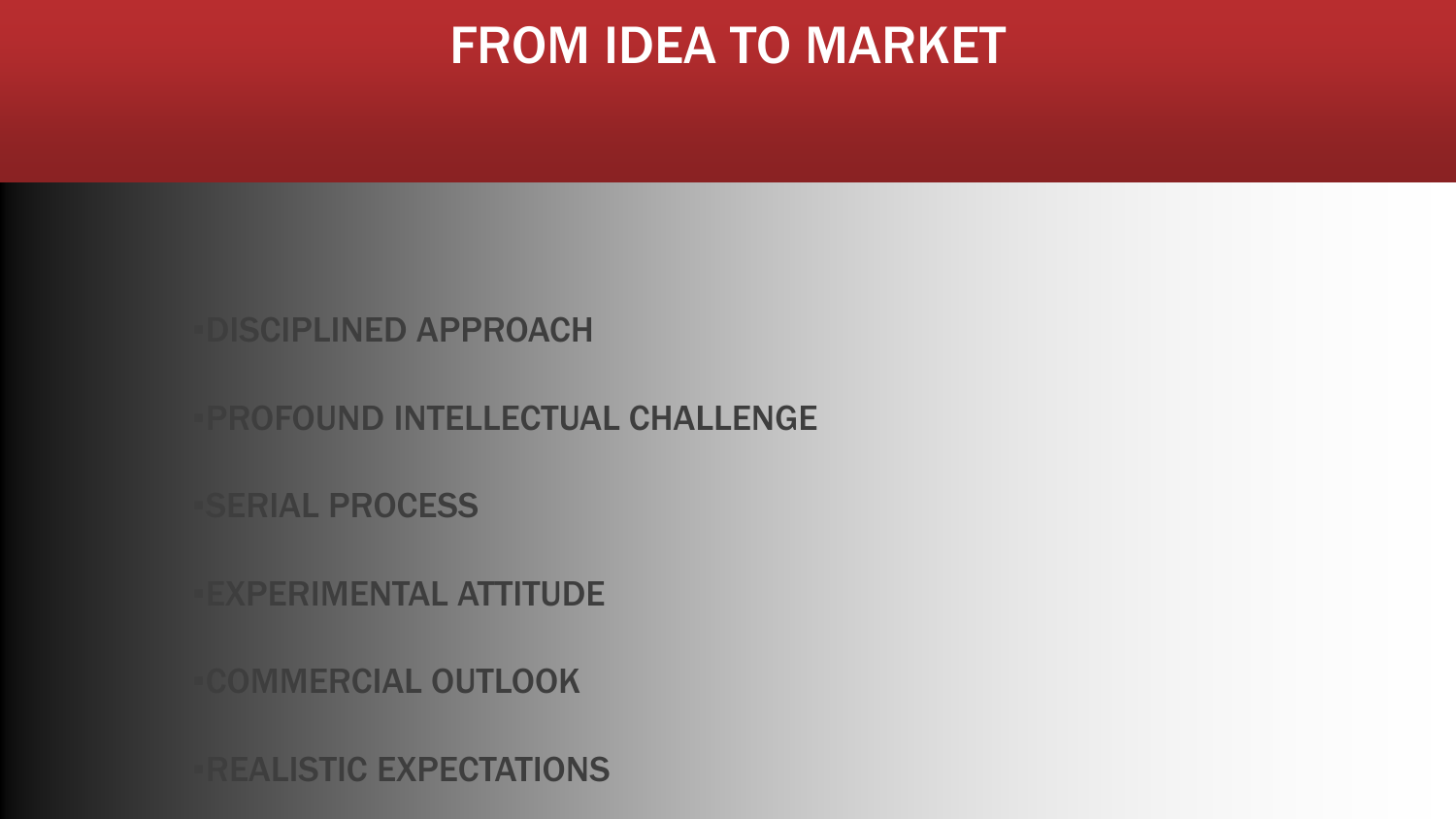## QUESTIONS TO SELF

#### **DO I REALLY WANT TO DO THIS?**

**DO I HAVE ACCESS TO SOME MONEY?** 

#### **CAN I PLAY WELL WITH OTHERS?**

#### **DOES MY IDEA HAVE SIZEABLE COMMERCIAL POTENTIAL?**

#### WHAT KIND OF HELP DO I NEED?

Legal

**Business & Finance** 

cience & Engineering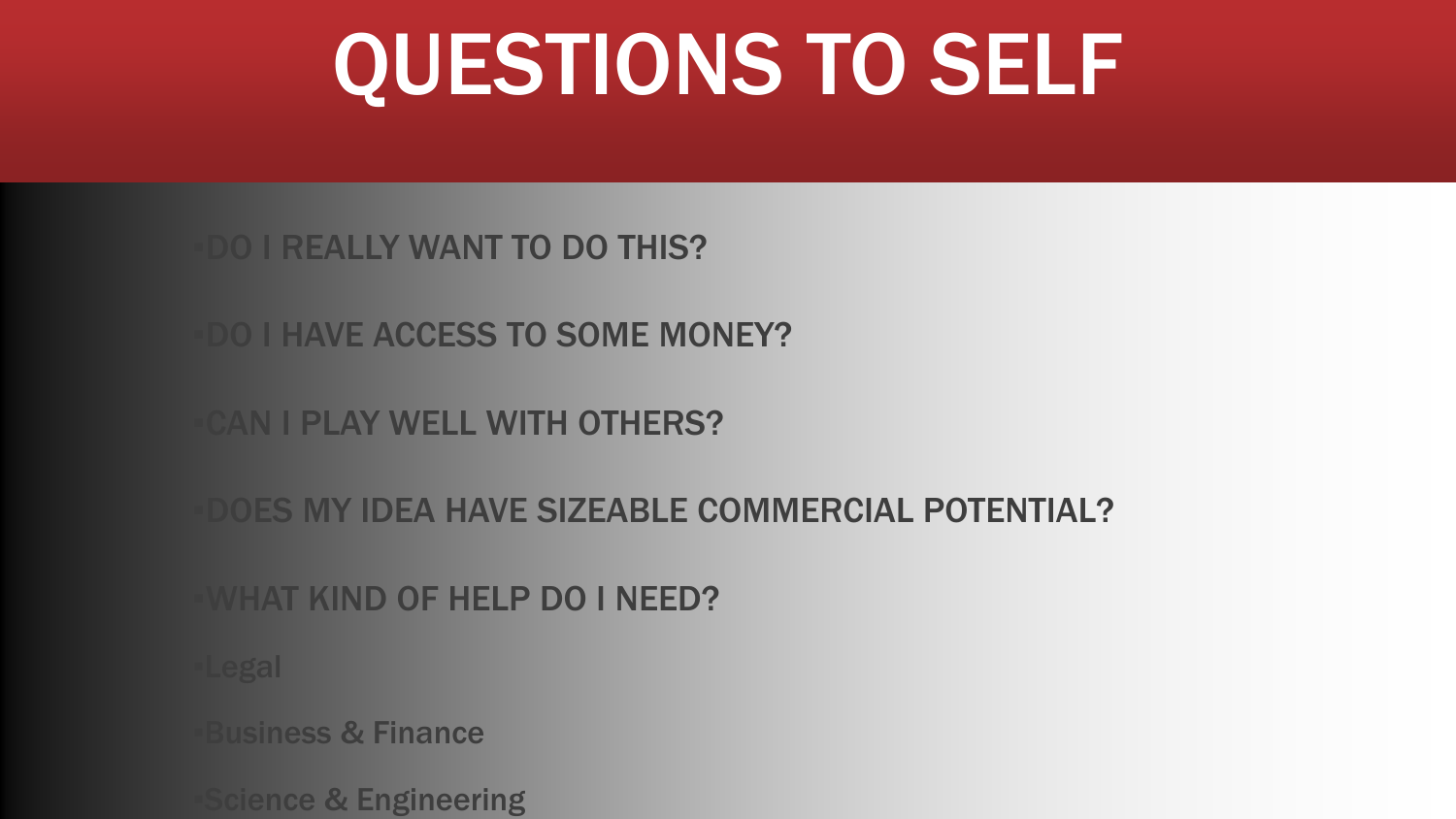### PREPARATION (BUSINESS AND FINANCE)

**PERSONAL INVESTMENT** 

**ENTITY FORMATION** 

**SHORT, PLAIN LANGUAGE WRITTEN DESCRIPTION** 

**PRO FORMAS & RECORD-KEEPING** 

**GREYBEARD SHEPHERD** 

**KNOWLEDGE OF SECURITIES, IP, & TAX LAW** 

**OWNERSHIP RIGHTS**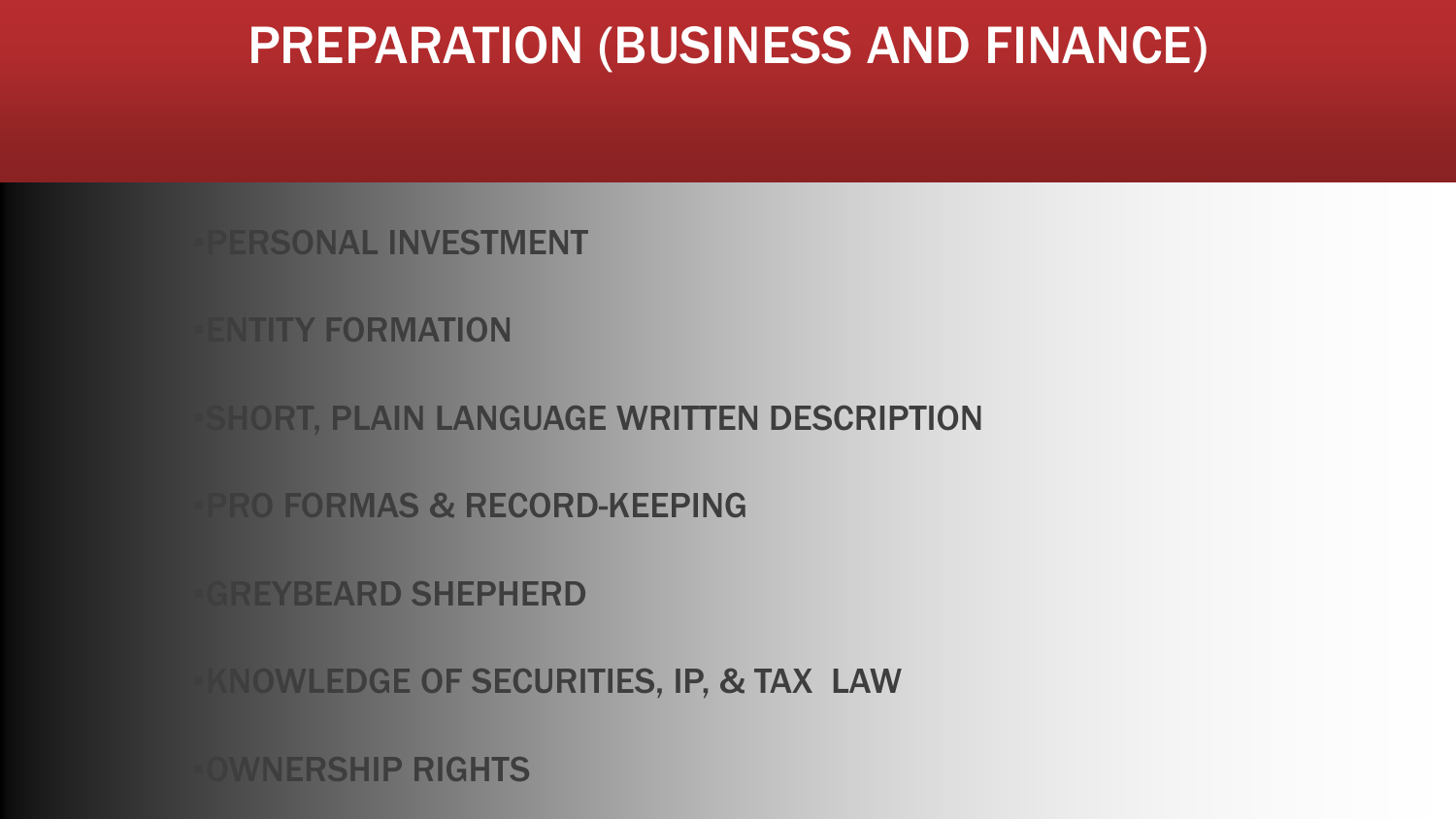### PREPARATION (TECHNICAL)

**HIRE IP COUNSEL** 

CONDUCT IP SEARCH

▪GO-NO DECISION

▪DOCUMENT STATE-OF-THE-ART

▪ID CURRENT AND POTENTIAL COMPETITORS

▪YOUR INNOVATION – FEATURES AND BENEFITS

▪PERSONAL AND TEAM CREDIBILITY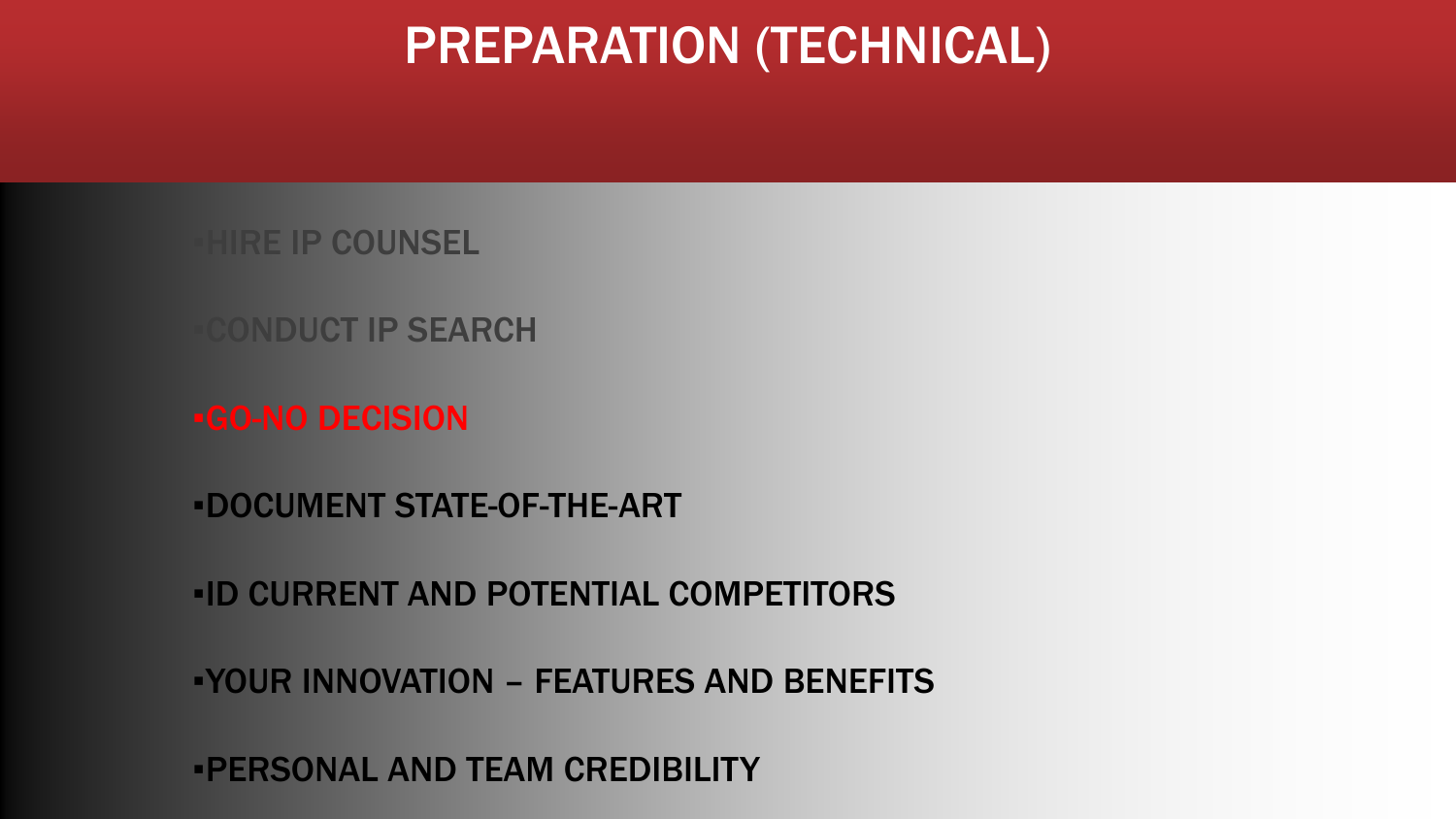# DOCUMENTS (1)

**SHORT JARGON-FREE SUMMARY OF THE INNOVATION(S)** 

**5-YEAR FINANCIAL PROJECTIONS** 

**BUSINESS PLAN WITH TECHNICAL APPENDIX** 

**INVESTOR PRESENTATION (PITCH DECK REPREHENSIBLE)** 

SHAREHOLDER AGREEMENT

**PATENT ASSIGNMENT** 

NON-DISCLOSURE, NON-COMPETITION AGREEMENT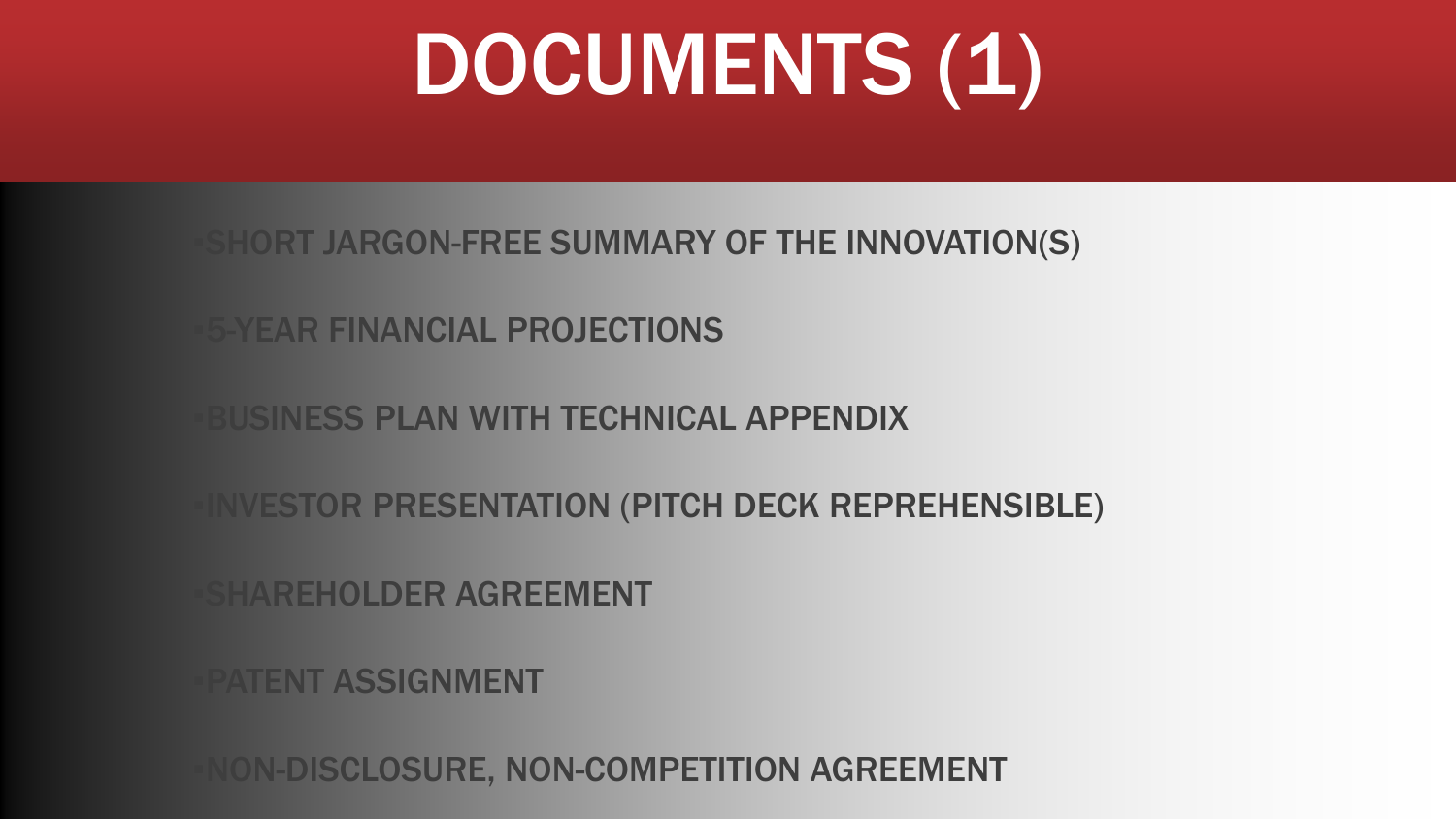# DOCUMENTS (2)

#### OPERATING AGREEMENT (FOR LLC'S)

#### **PRIVATE PLACEMENT MEMORANDUM (WHEN APPROPRIATE)**

**EMPLOYMENT CONTRACTS** 

**THIRD-PARTY CONTRACTS (CONSULTANTS, PARTNERS)** 

**OPTION AGREEMENTS** 

**CURRICULUM VITAS** 

**RELEVANT TECHNICAL PAPERS**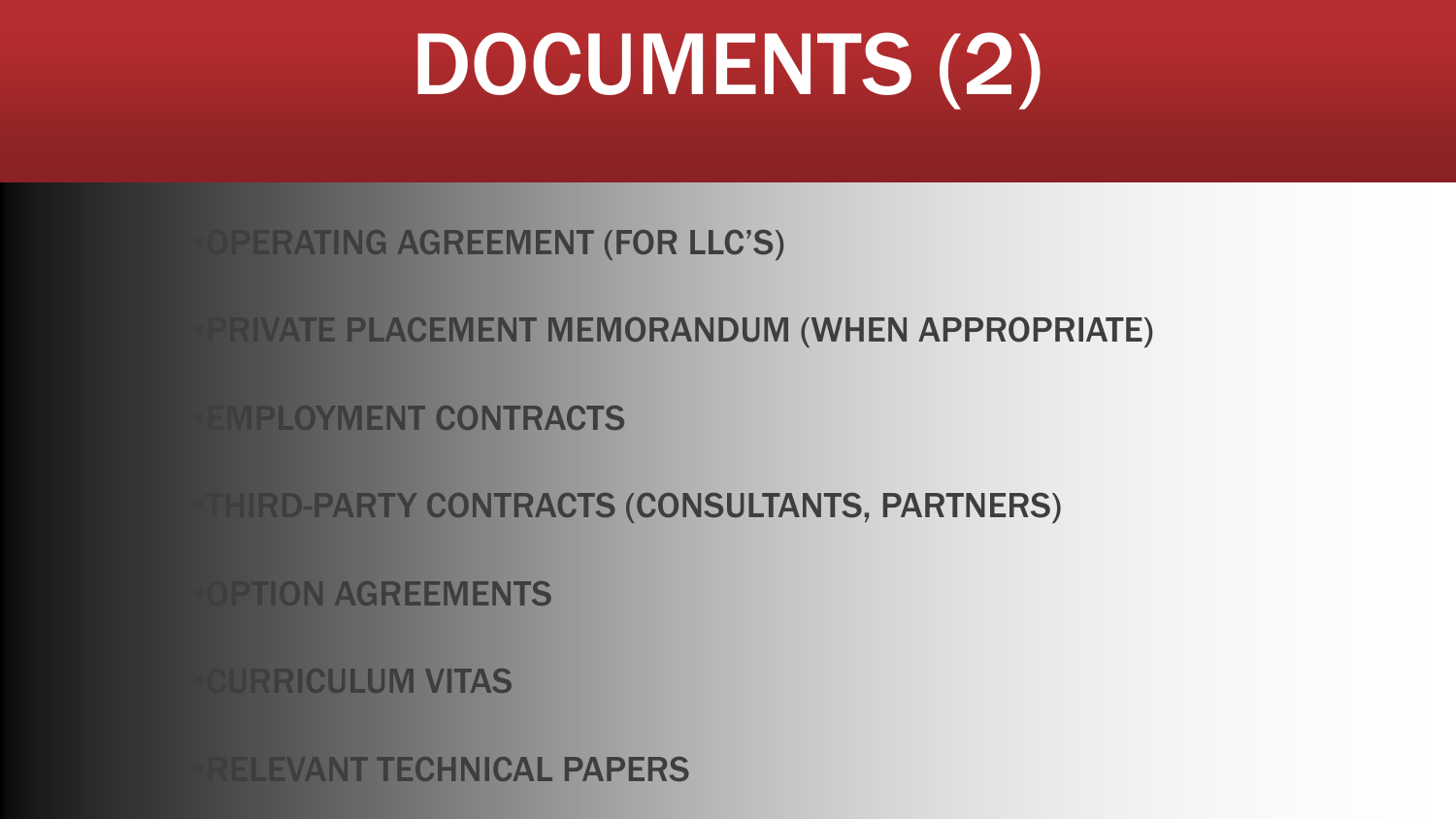## ACTIONS

#### **R & D DESIGN**

PROOF-OF-PRINCIPLE

**PROVISIONAL PATENT FILINGS** 

**PROTOTYPING AND TESTING** 

▪GO-NO-GO DECISION

▪UTILITY PATENT FILINGS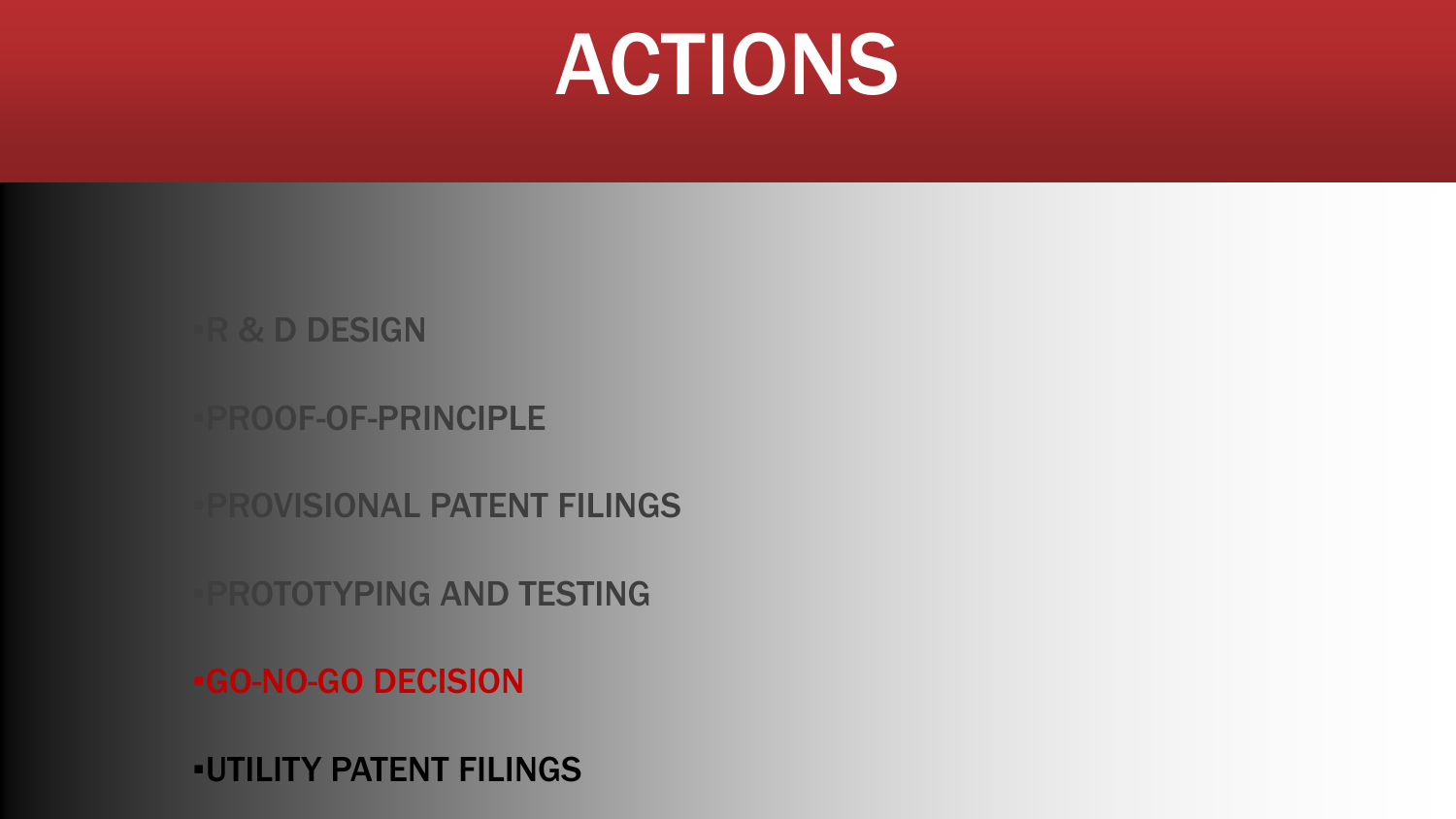## REGULATORY ENVIRONMENT

### ▪FDA & EU REQUIREMENTS

**COSTS** 

**RISKS AND BENEFITS** 

▪GO-NO-GO DECISION

*ESTRATEGY DECISION*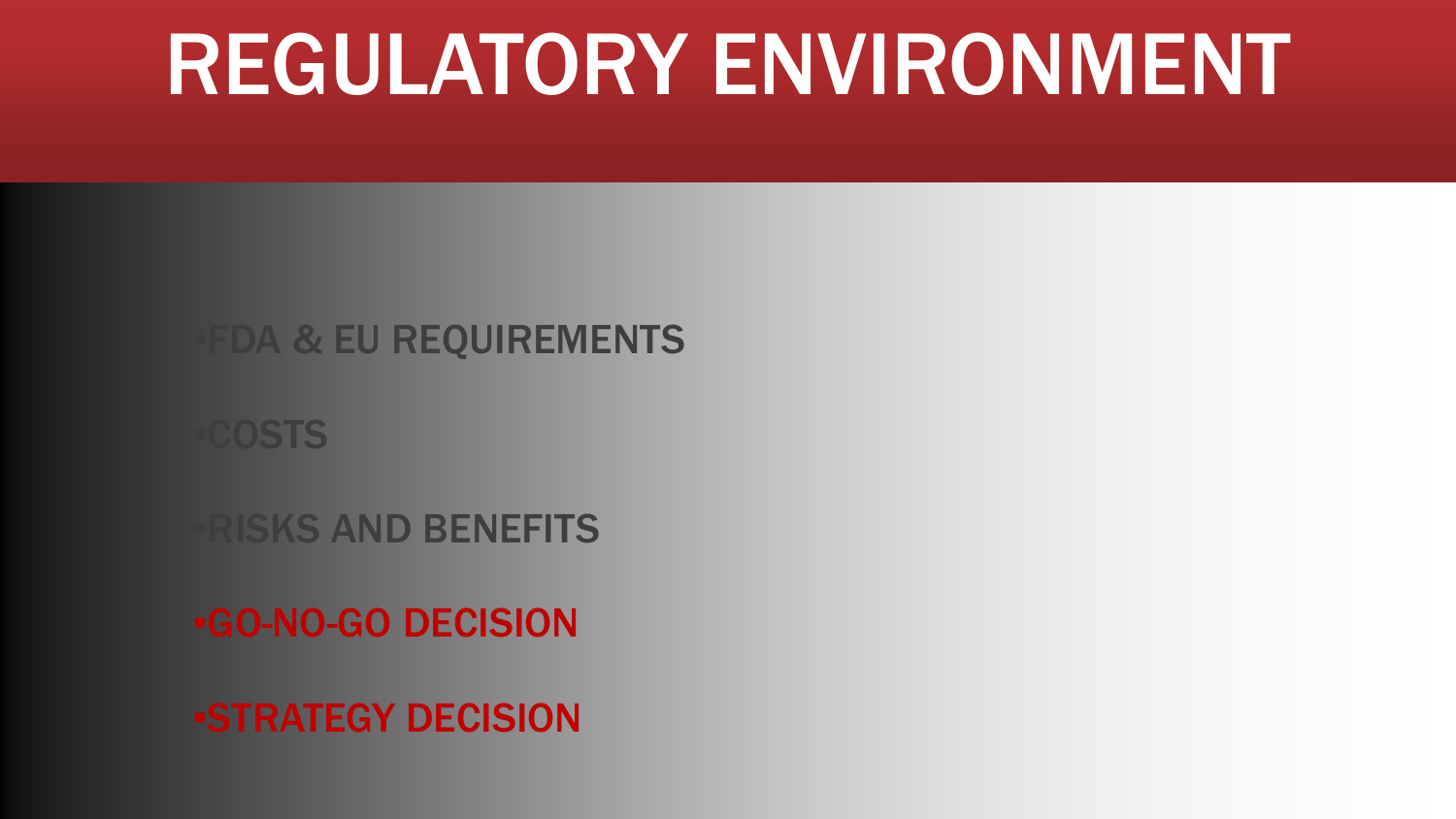## LICENSING

**COMMON PRACTICE** 

**STRONG IP POSITION MANDATORY** 

**HIGHLY COMPETITIVE** 

**LARGE MARKETS FAVORED** 

**IND DESIGNATION FAVORED** 

**REIMBURSEMENT OF PATENT COSTS** 

**RESEARCH SUPPORT & BENCHMARK PAYMENTS**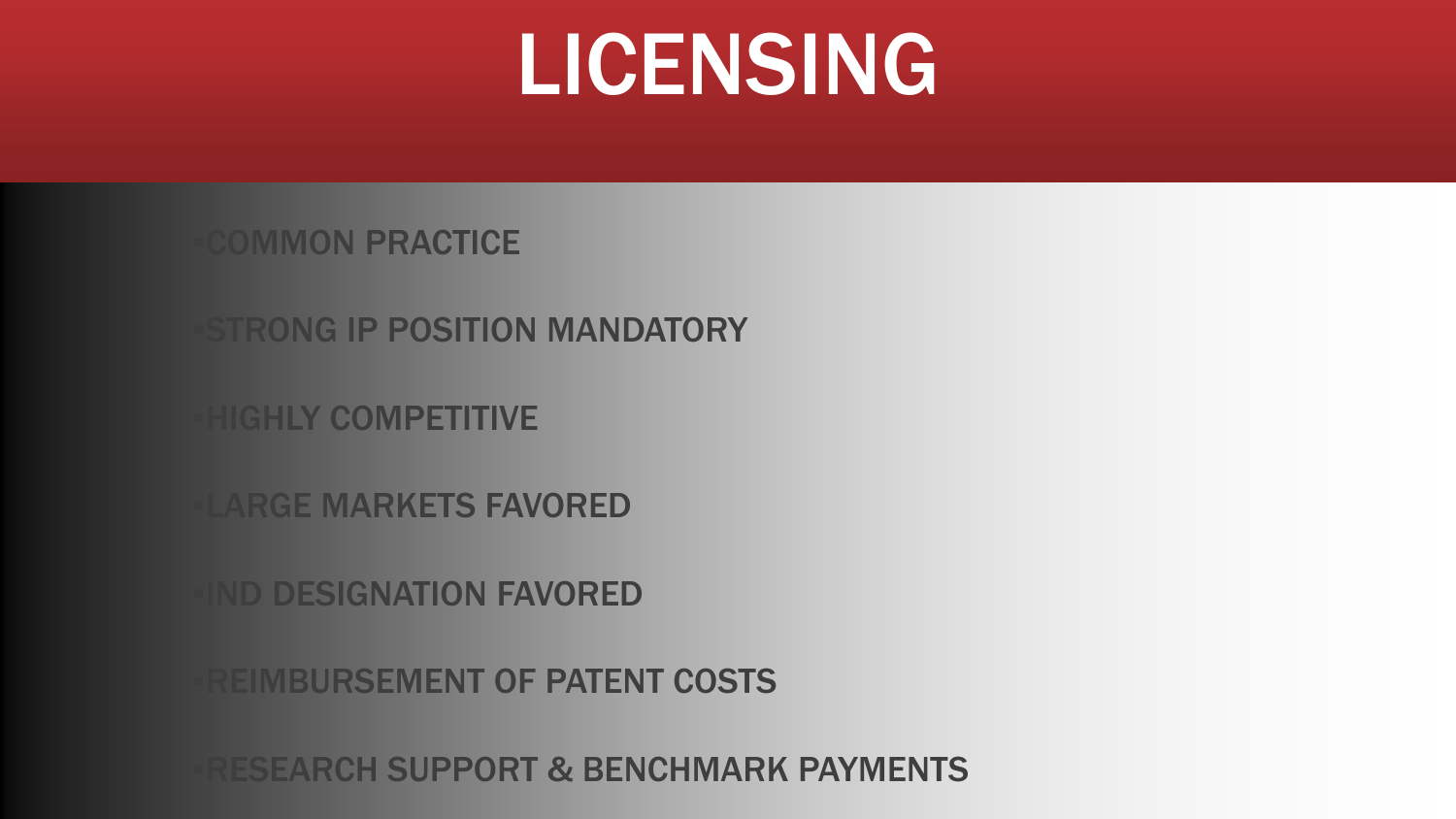## FINANCING

▪ACQUISITION OF IP OR WHOLE COMPANY A REMOTE POSSIBILITY

PERSISTANCE IS NECESSARY FOR FUND-RAISING

**PRIVATE FINANCING THEORETICALLY AVAILABLE** 

**FDA AND EU SOMETIMES IDIOSYNCRATIC** 

**IPO POSSIBLE BUT EXPENSIVE AND COMPLEX** 

**MANAGEMENT OF PUBLIC COMPANY EXPENSIVE & COMPLEX** 

**MANAGEMENT OF PUBLIC COMPANY REQUIRES PROS**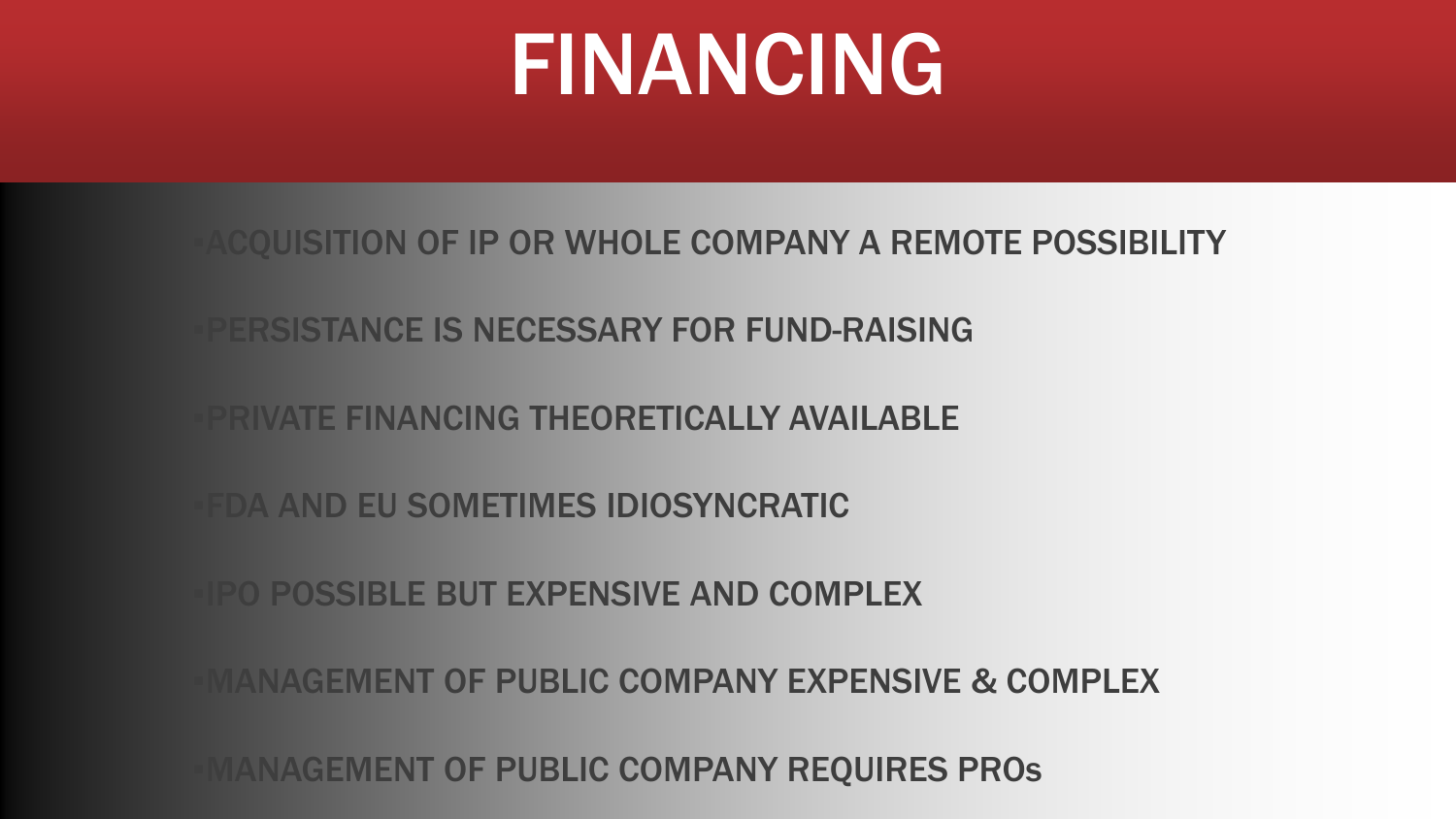## REPRISE

**SKIN IN THE GAME** 

**CREDIBILITY** 

**TECHNICAL EXCELLENCE** 

**RESOURCES** 

**IP PROTECTION** 

**RATIONAL BUSINESS MODEL** 

**EFFECTIVE COMMUNICATION**